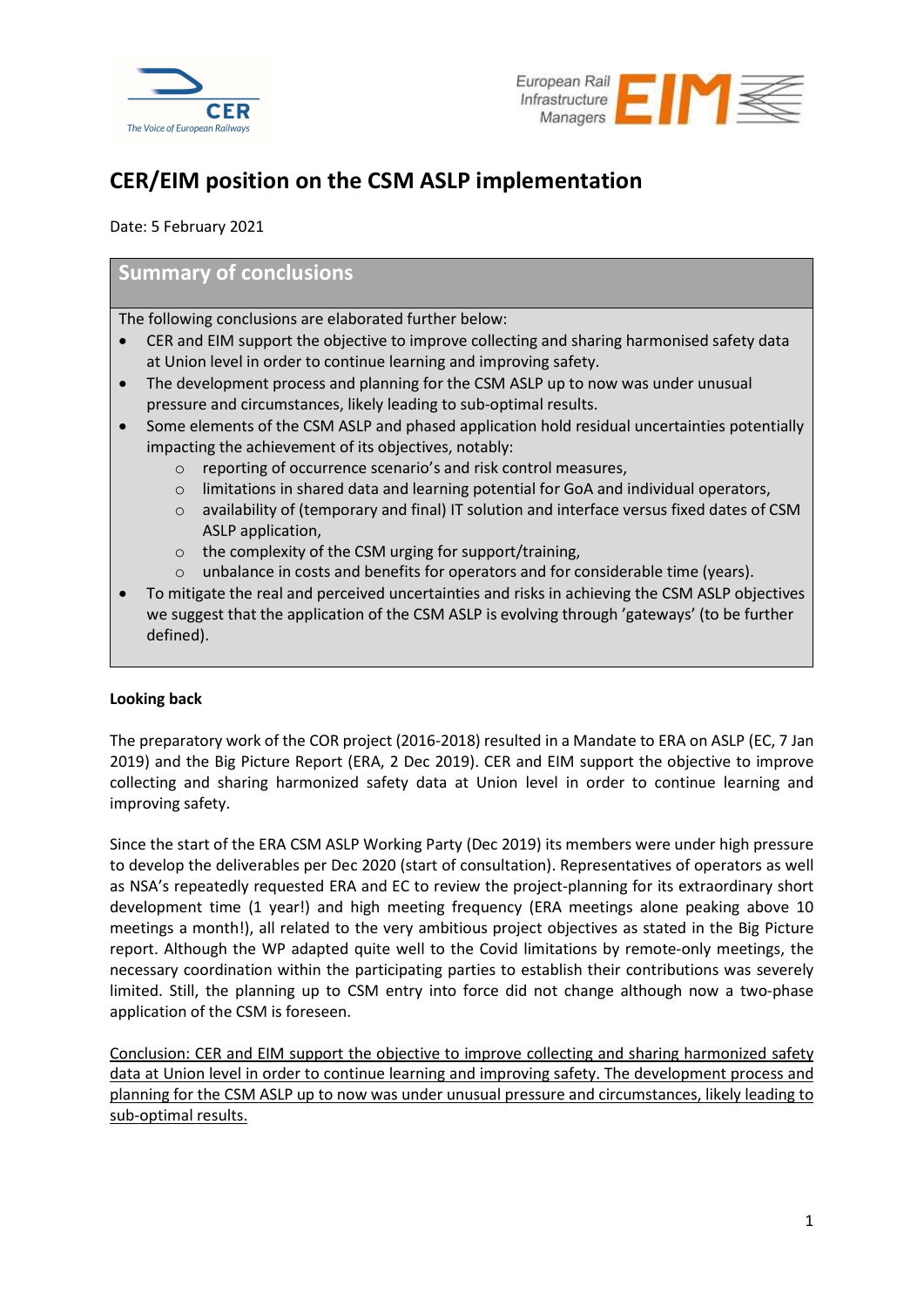



#### State of affairs

We have now, at the time of the public consultation, a good idea of the requirements, methods and means as described by the final draft CSM ASLP (Dec 2020). Even though we have supported the development of the CSM ASLP as well as we could under the constrained circumstances, some elements of the CSM ASLP may not have been as well designed as could have been done, given more time. Similarly, we feel that the real consequences resulting from the requirements of the proposed CSM are not yet properly assessed. This leads to uncertainties in the consequences of the CSM application, especially in the following areas.

The requirements for 'simple' and 'detailed' reporting of the specified event-types are considered a clear although substantial extension of current reporting obligations. But the method to report occurrence-scenario's and risk control measures is unfamiliar to most operators (and NSA's), nonstandard and complex, especially without graphical tooling. This casts doubts on the quality and thus usefulness of the reported/collected data as well as on the required resources for reporting.

The main tasks of the Group of Analysts have been described and the working arrangements will be developed later this year. The Sector appreciates being able to participate to the tasks of the GoA (having the legal basis of an ERA Working Party). At the same time, any participating body has no formal power as the GoA can only deliver proposals which, if endorsed, are to be effectuated through ERA. So, the motivation to participate in the GoA tasks will depend on the expectations for resources spent versus results gained.

While working on their tasks, we expect that the GoA will face a principal limitation in collective learning. Even if we assume that the harmonization of the data collection allows for justified comparability and aggregation of data (hard to verify, by the way), the assessment results can only reflect a black-box perspective, that is, only the outcomes of safety level and safety performance and not the why. The reason for this is that (almost) no information is available to the GoA (because not collected, or protected) that explains the context-dependency of the individual operators and their risk management processes (white-box perspective). So, while the GoA may be able to identify trends or peculiar results when comparing outcome-data, the understanding of these results can only be obtained after further analysis based on additional, context-specific data. These limitations also impact any proposal for the improvement of safety.

For the first phase of CSM application, with limited reporting obligations, a provisional IT solution is foreseen for data collection/sharing. For the second phase, with full CSM application, the Information Sharing System should be available for use (after specification, developing and testing). Both these IT solutions for their own phase and scope of application, are critical factors for the feasibility of the CSM application. We consider it a risk that the application phases of the CSM are set on fixed dates (yet to be determined) instead of being set on the demonstrated availability and usability of the respective IT solutions including appropriate interfacing.

Personnel from operators not familiar with the CSM ASLP, consistently react having difficulties with understanding its contents. This clearly signals the need for improvement of readability and for support during dissemination of the CSM ASLP before entering into force.

The Impact Assessment for the CSM ASLP is not yet completed, but the main characteristics are clear. The foreseeable costs for all the stakeholders can be estimated with reasonable accuracy. We note however, that compared to Agency's IA, we consider some cost-factors missing and some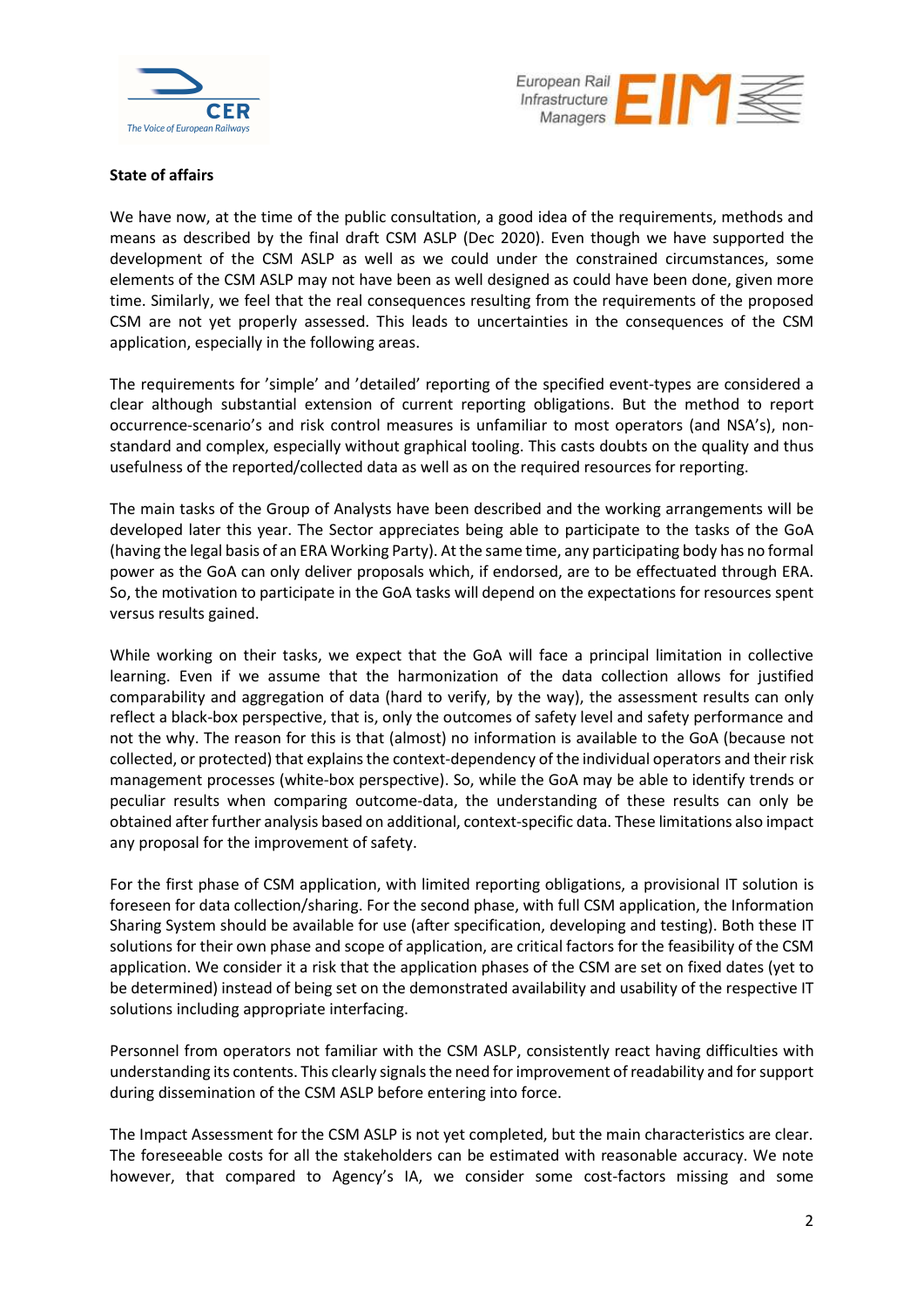



underestimated. Also, it is to be expected that, due to learning-curve effects, initial costs will be relatively higher and will decrease only after the implementation has matured. Due to the fast CSM development, not foreseen effects and costs should be expected.

The benefits expected by ERA are related to the purposes and objectives of the CSM for the different stakeholders (summarized in the Appendix). We agree that the assessment of the collected data could support Union and national authorities to target their initiatives for safety improvements (based on benchmarking and trending etc of outcome data). We do not agree, however, that the collected data could support individual operators in making their risk management more efficient or more effective to any substantial degree. For this, operator- and context-specific data is needed, and that is either not collected or it is protected.

The overall impact for operators is that the costs are direct, substantial and certain, while the benefits are indirect, small and uncertain. The overall benefits for society may turn positive based on a reduction of harm and damage after some years of learning and improvement on a national or Union level. For an individual operator, this would be much harder to achieve, if at all. It would be problematic when operators are forced by external regulations to spend resources on tasks and measures that are not balanced by benefits in their own area of responsibilities. This could limit or even prevent operators to take more efficient and more effective measures to increase the level of safety.

Conclusion: some elements of the CSM ASLP and phased application hold residual uncertainties potentially impacting the achievement of its objectives, notably: reporting of occurrence scenario's and risk control measures, limitations in shared data and learning potential for GoA and individual operators, availability of (temporary and final) IT solution and interface versus fixed dates of CSM ASLP application, the complexity of the CSM urging for support/training, unbalance in costs and benefits for operators and for considerable time (years).

# Looking forward

As explained above, the fast development and resulting CSM are likely to have real and perceived uncertainties and risks in achieving the objectives of improving safety by sharing of information and collective learning. To preserve and maximize the achievement of these objectives we suggest that the implementation of the CSM ASLP is evolving through 'gateways'.

Gateways are checkpoints to ensure that the application of the CSM ASLP is controlled, that is, to ensure an optimal cost benefit ratio by controlling the successive steps of implementation. This is achieved by taking into account the knowledge gathered during one step (foreseen as well as unexpected costs and benefits) before applying the next. The decision at the gateway needs to be based upon an impact assessment to ensure a positive cost benefit.



The draft CSM ASLP – work plan – 2021-2026 contains some elements that fit well into a gateway point, but there is a need to rethink the planned full implementation of CSM ASLP in the sense of which gateway point is needed and when it needs to be applied. It is important that the evolution between the gateways is within the scope of what can reasonably be monitored and controlled.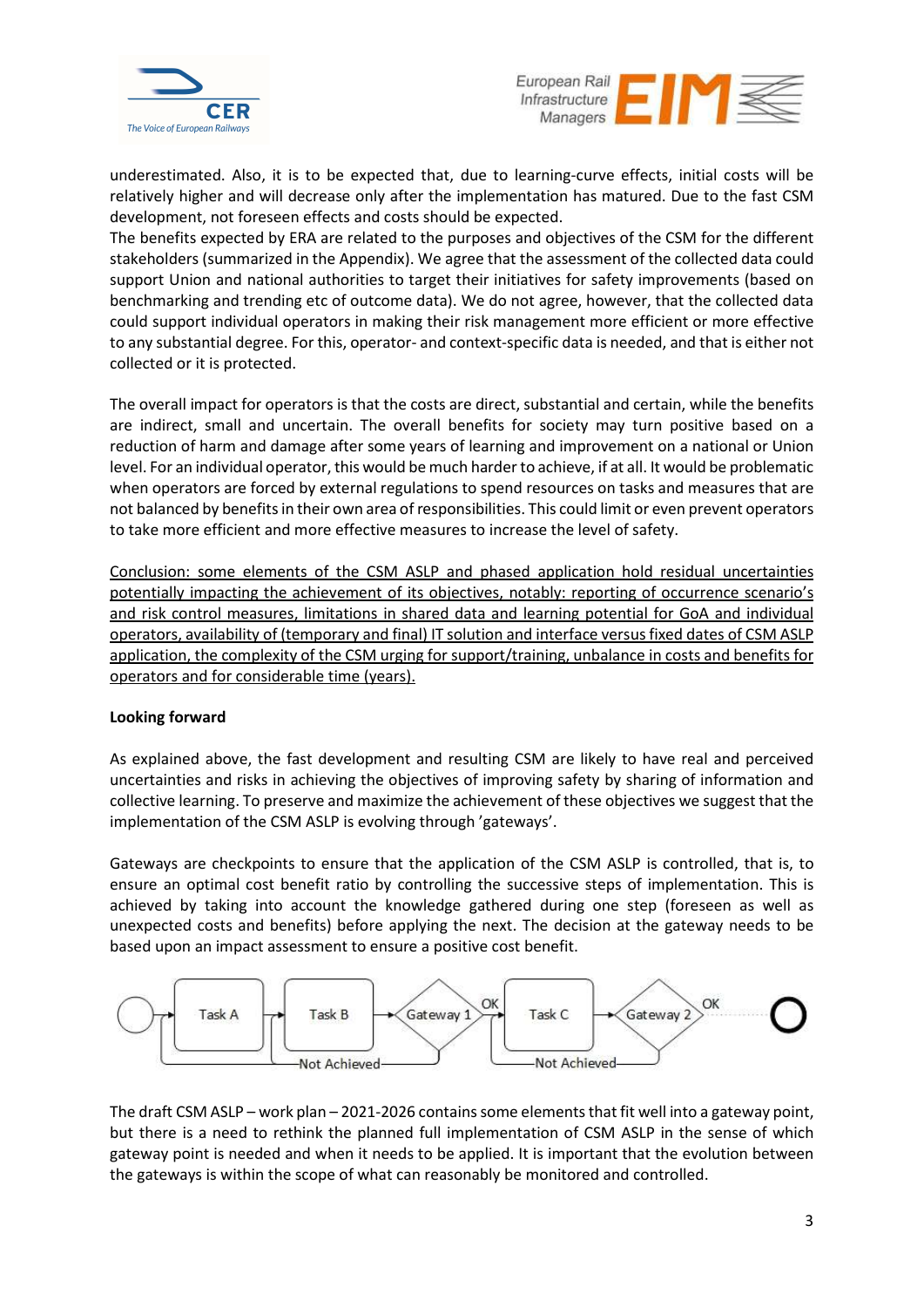



See Appendix for examples of gateway-points.

Conclusion: to mitigate the real and perceived uncertainties and risks in achieving the CSM ASLP objectives we suggest that the application of the CSM ASLP is evolving through 'gateways' (to be further defined).